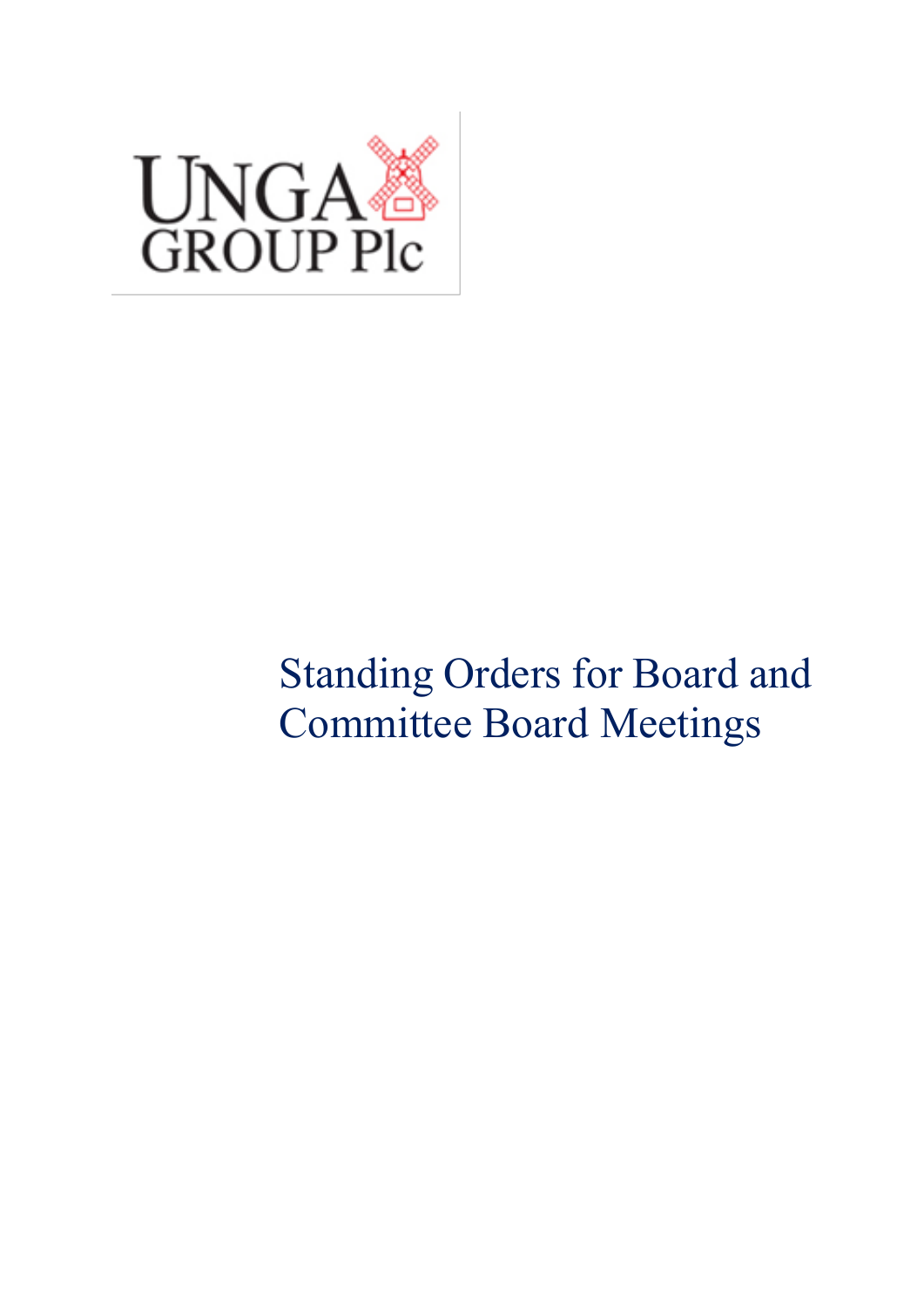# <span id="page-1-0"></span>**Table of Contents**

| 1. |      |  |
|----|------|--|
| 2. |      |  |
| 3. |      |  |
|    | 3.1  |  |
|    | 3.2  |  |
|    | 3.3  |  |
|    | 3.4  |  |
|    | 3.5  |  |
|    | 3.6  |  |
|    | 3.7  |  |
|    | 3.8  |  |
|    | 3.9  |  |
|    | 3.10 |  |
|    | 3.11 |  |
|    | 3.12 |  |
|    | 3.13 |  |
| 4. |      |  |
| 5. |      |  |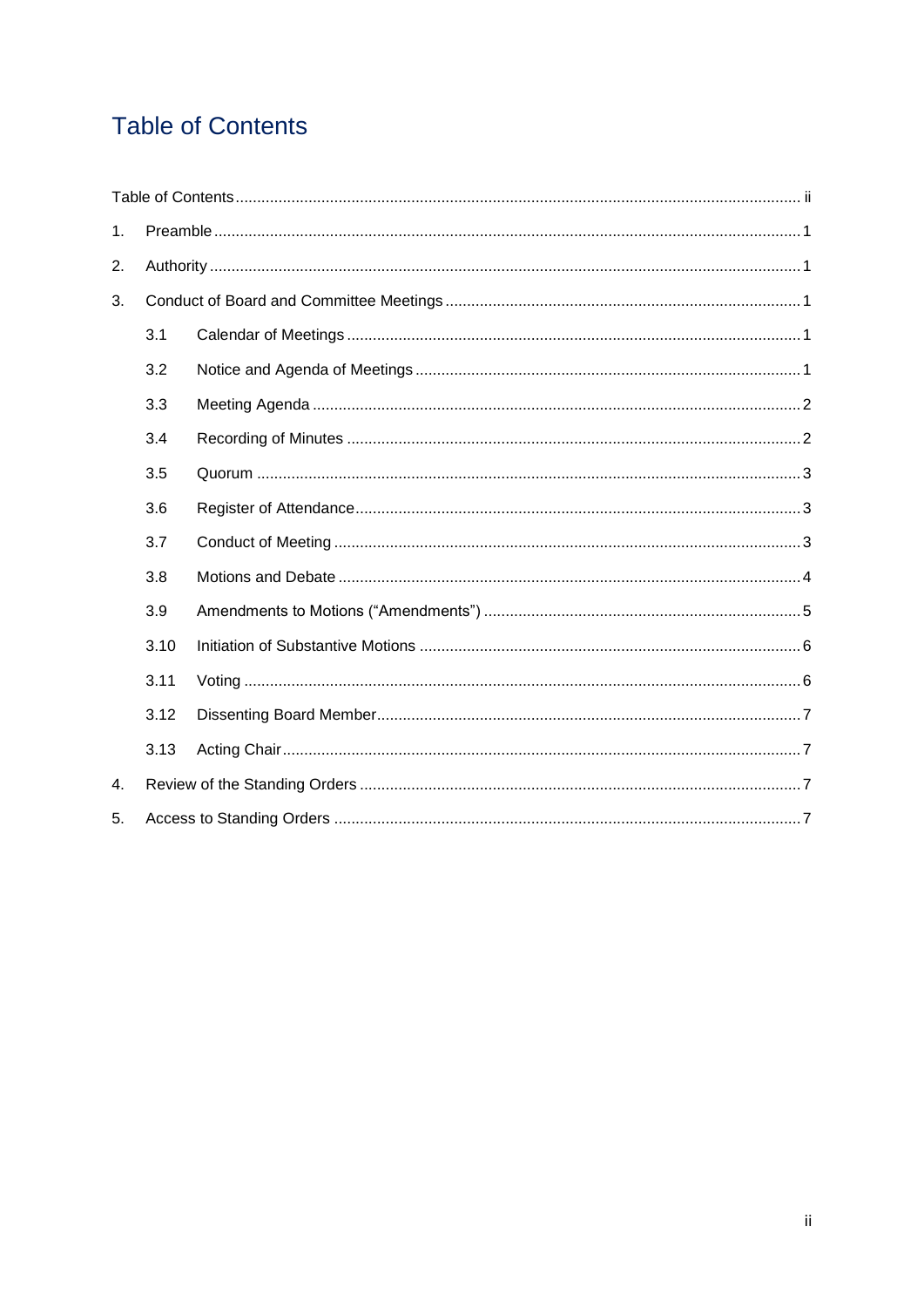# <span id="page-2-0"></span>1. Preamble

Unga Group PLC (Unga Group) has adopted the outlined conventions and processes to guide how Board and Committee meetings will be conducted. This procedure outlines the specifics of how meetings will be convened and run, how the agenda will be determined and communicated, how decisions will be reached and how the outcomes of the meeting shall be documented. It is intended that this procedure provide the Board and all other standing and ad-hoc committees with an easy-tounderstand set of rules for calling of meetings, running of meetings and recording of meetings.

These Standing Orders shall apply to members of the Board and Board Committees without exception and any other ad-hoc committee of the Company but will not apply to the General Meetings of the Company.

# <span id="page-2-1"></span>2. Authority

These Standing Orders shall, at all times, be subject to the following regulations:-

- The Companies Act, 2015;;
- The Company's Articles of Association;
- Any majority resolution of the Company; and
- <span id="page-2-2"></span>Any relevant amendments or replacements to the above.

## 3. Conduct of Board and Committee Meetings

#### <span id="page-2-3"></span>**3.1Calendar of Meetings**

The Board shall prepare a work plan setting out the activities planned for each financial year. Each year's work plan shall be presented to and approved by the Board before commencement of the relevant year or failing that, within the first two months of the relevant year.

#### <span id="page-2-4"></span>**3.2Notice and Agenda of Meetings**

- a) The Company Secretary should make all Board members aware of the dates of Board meetings with at least fourteen days' notice.
- b) The fourteen day notice period may be waived with the agreement of the Board for specific circumstances (such as emergency meetings for a specific subject);
- c) The dates for all regular Board meetings for the year should be determined in the last Board meeting of each calendar year;
- d) All Board members should be in attendance at all Board meetings. In addition, any other principal member of staff expressly invited by the Board, should attend all Board meetings as ex-officio attendees and, as such, will not have a vote on matters before the Board;
- e) The Board may invite additional attendees to report to the Board or participate in discussions. These invitees will be considered ex-officio and will not have a vote on matters before the Board;
- f) The following should be noted with respect to invitations to any Board meetings:-
	- Invitations for additional attendees must be made by the Chairman of the Board;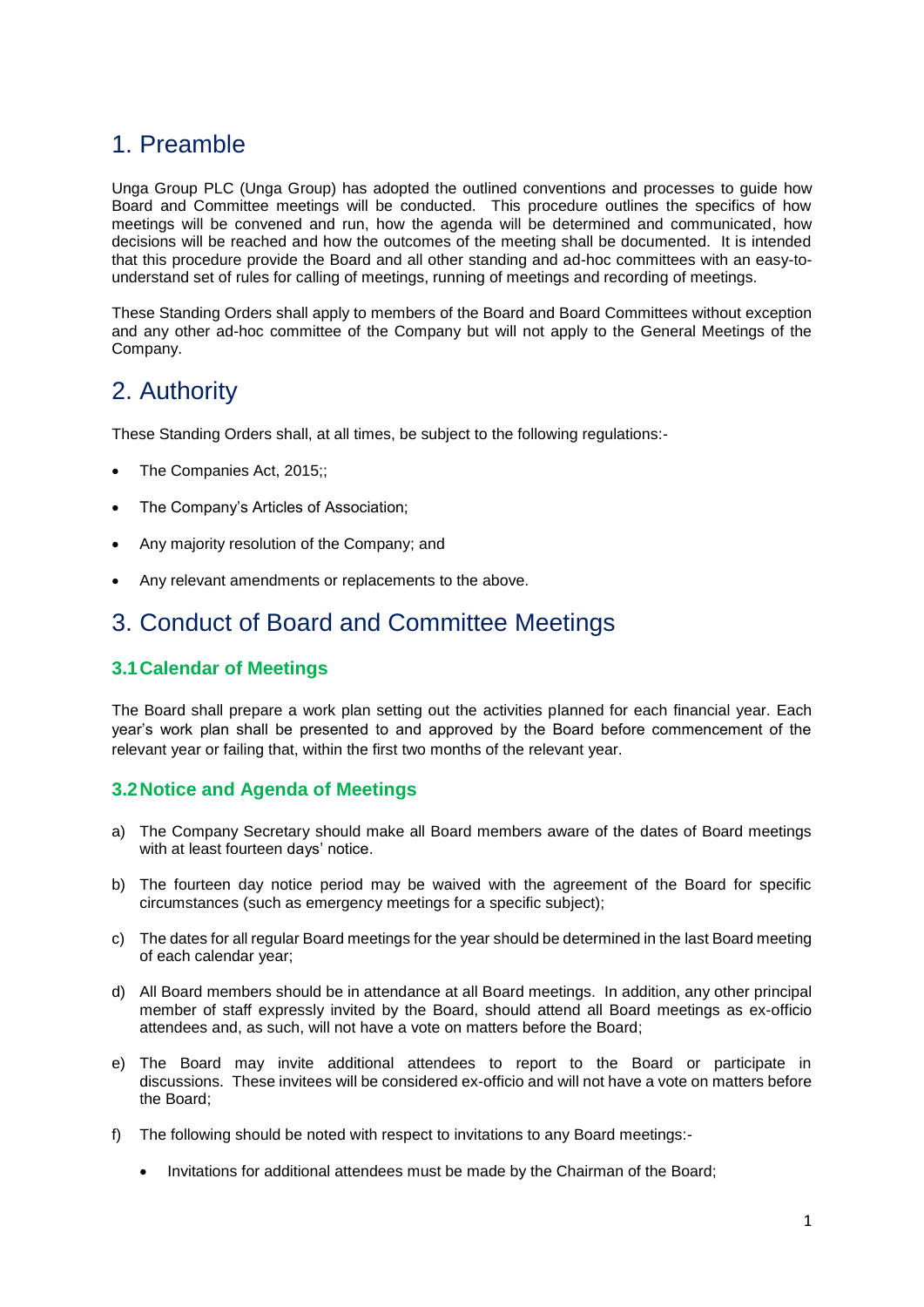- Requests for an additional attendee to be invited should be made to the Chairman of the Board by any regular meeting attendee prior to the agenda being published for a meeting; and
- Invitations for additional attendees are at the discretion of the Chairman unless mandated by a motion of the Board.
- g) Notice of a meeting shall include the time, date, location and a call for agenda items and deadline for papers of said meeting; and
- h) A meeting shall not be deemed to be in breach of these Standing Orders, if notice failed to reach one or more members due to reasons beyond the control of the Company.

#### <span id="page-3-0"></span>**3.3Meeting Agenda**

- a) The Company Secretary shall be responsible for receiving all papers and drafting the agenda. The Secretary will also ensure the agenda is communicated to Board members;
- b) If the Company Secretary is unable to perform this function the Board Chair will delegate this responsibility and make the delegation known to all Board members;
- c) All Agenda items raised will have appropriate associated documentation to ensure the item can be appropriately discussed at the meeting;
- d) Any business individual Board members wish to be included should be submitted to the Company Secretary prior to the distribution of papers;
- e) The Agenda and associated papers will be circulated at least (seven days) prior to each meeting;
- f) Papers and reports not included with the agenda will only be received and discussed at the meeting unless with the permission of the Chair or a motion of the meeting;
- g) The Agenda will be verified as the first order of business at each meeting with amendments to be agreed by a majority of the members in attendance;
- h) At the start of each meeting the Chair will ask for amendments and additions to the agenda;
- i) Additional provisions relating to the amendment of the Agenda shall be noted as follows:-
	- All agenda items shall be ordered by the Chair;
	- Removal or alteration of agenda items shall be made by general agreement of the Board; and
	- Additions to the agenda shall only be made via a motion of the meeting.
- j) To ensure a timely close to the meeting an agenda item may be deferred to the next meeting via a procedural motion of the meeting

#### <span id="page-3-1"></span>**3.4Recording of Minutes**

- a) The Company Secretary will be responsible for the taking and documentation of meeting minutes;
- b) Minutes should be documented in a consistent form and to a consistent level of detail from meeting to meeting;
- c) Minutes should record all attendees (including ex-officio attendees) as well as apologies and unexplained absences of Board members;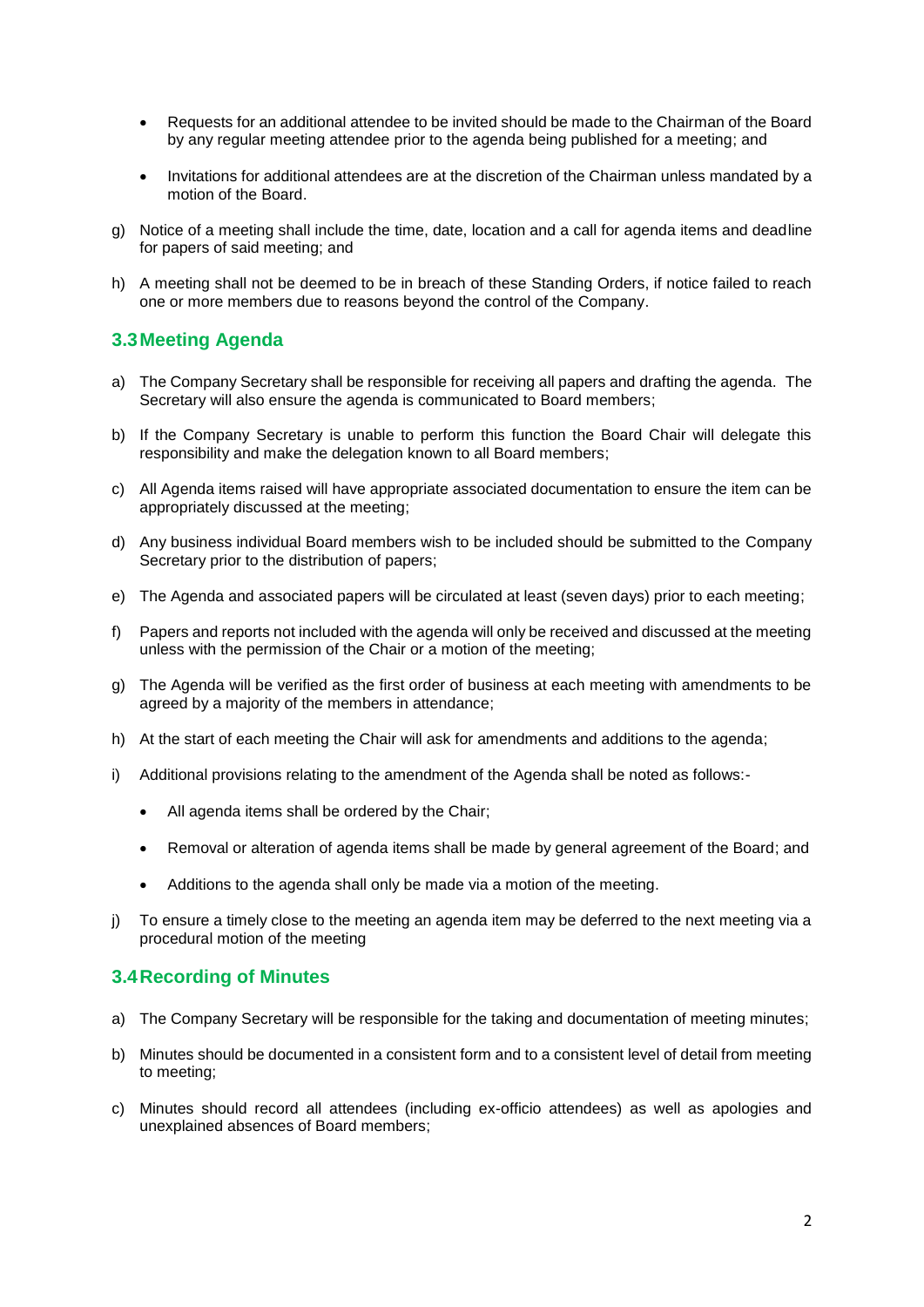- d) All moved resolutions of the Board (whether successful or not) should be documented explicitly unless they are withdrawn by the mover. In addition resolutions will be documented according to the following rules:
	- i) The outcome of a vote on a resolution, whether passed or not, will be noted;
	- ii) Any conflict of interest that resulted from a member not participating in a vote should be noted;
	- iii) Voting intentions of individuals will never be noted except in the following circumstances;
		- A procedural motion requiring the recording of voting intentions is passed prior to the motion being put;
		- A Board member requests that their abstention from voting on a motion is recorded;
		- A Board member requests that their dissension from the outcome of a motion is recorded; and
		- The outcome of a vote on a resolution resolved by the use of the Chair's casting vote whether passed or not, will be noted as having been resolved by the use of the casting vote.
- e) Minutes should not contain reports or documents contained within the Agenda unless those reports are amended in the course of the meeting or provided after the Agenda was distributed;
- f) Minutes should be distributed to all Board members within two weeks of the meeting date;
- g) At the end of each meeting minutes of previous meetings that have been approved are to be signed by the Chair; and
- h) If at any meeting the Company Secretary is not present at the start of the meeting or is not willing to take the minutes for all or part of that meeting, the voting members present shall choose one of their number, or staff member present, to take the minutes for that meeting or part of that meeting as the case may be. In this scenario, normal minute taking conventions should be used.

#### <span id="page-4-0"></span>**3.5Quorum**

The Quorum for a Board meeting is set by Article 93 of the Company's Articles of Association as one half of the number of directors for the time being. Quorum for any other sub-committee or adhoc committee of Board will default to 50% + 1 of the filled positions unless otherwise noted by the establishing body or governing charter.

There is the presumption that members will make best efforts to be physically present at meetings, but the Chair may agree to a particular meeting being conducted by video or telephone conferencing if a Board Member requests it in advance. For the avoidance of doubt, the presence of a Board Member by telephone or video conference constitutes attendance at the meeting, and, therefore, counts towards the quorum.

#### <span id="page-4-1"></span>**3.6Register of Attendance**

The names of the person presiding and other Members present at a meeting shall be recorded. Members attending by video or telephone link will be identified as such.

#### <span id="page-4-2"></span>**3.7Conduct of Meeting**

a) Only one item of business shall be put before the meeting at any one time, and only one speaker is permitted to speak at any point in time;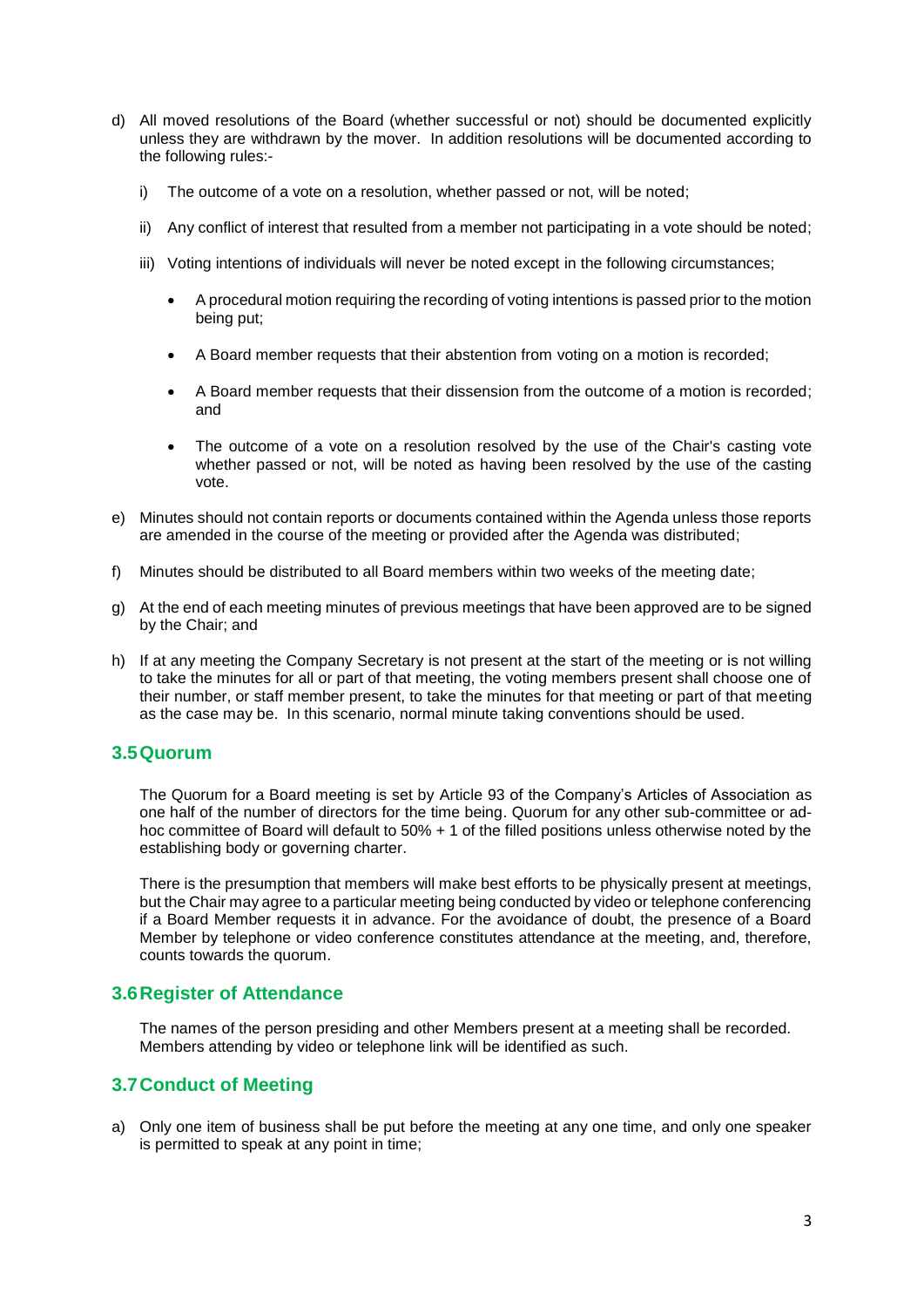- b) If the business before the meeting is relating to the making of a decision or resolution then the following will apply:-
	- The Chair shall take a speaking list of all those wishing to speak on an item of business, giving speaking preference to attendees who indicated first, then second, and so on;
	- The speaking list of the Chair shall be progressive, meaning that attendees, who have not yet spoken, shall be given speaking rights over attendees who have already spoken. However, the Chair may close the speaking list when it is reasonable to do so;
	- An attendee of a meeting may, at any time, draw the Chair's attention to a breach of or an inconsistency in the enforcement of these Standing Orders by raising their hand and, once being called on to speak, stating the breach or inconsistency alleged. In this circumstance the Chair may call for submissions on the point raised but only the Chair shall rule on the point of order.
- c) If the business before the meeting is not determined to be leading to a decision then an alternative discussion model may be used in accordance with the following:-
	- Guidelines for the discussion are clearly articulated by the Chair and understood by all present at the meeting; and
	- The discussion is limited to the window of time allocated for the item in the agreed Agenda.
- d) Individual Board members should prepare themselves to do the necessary business of the Board in a time efficient manner. Specifically Board members should adhere to the following:-
	- All tabled reports (such as property, financial or operational reports) should be read prior to the meeting and the meeting should be conducted assuming that this is the case;
	- All discussion and debate should adhere to the time limits documented in the agreed agenda. In the event a single item requires additional time the Chair may elect to:
		- i) Ask that attendee responsible for the agenda item do further work on the matter and present it again at a later meeting;
		- ii) Send the matter to a sub-committee selected from within the Board. The sub-committee should report back to Board at a later, specified, meeting;
		- iii) If the item relates to a motion given with notice truncate debate and put the motion to a vote; and
		- iv) With the agreement of the Board strike other items from the agenda to allow for extension of discussion time on the current item.

#### <span id="page-5-0"></span>**3.8Motions and Debate**

#### **Procedural Motions ("Procedurals")**

A procedural motion is one that affects normal conduct of business at a meeting. For instance, a motion to suspend and resume Standing Orders is a procedural motion. Provisions relating to procedurals should be noted as follows:-

- a) Any voting member with the exception of the Chair may move a procedural motion at any time, except when a vote is being held.
- b) A procedural motion shall be put before the meeting to a vote without being seconded or debated.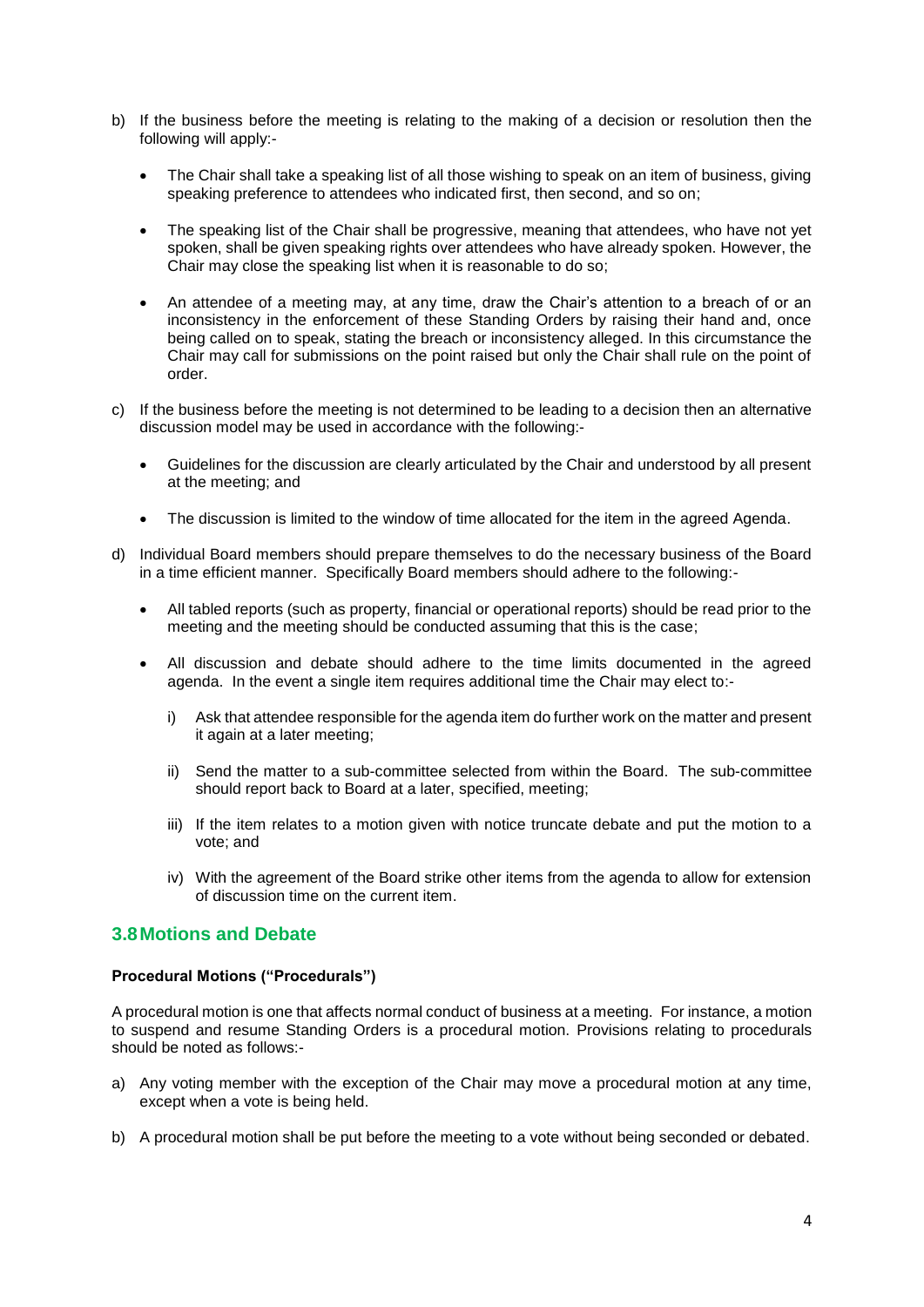#### **Substantive Motions ("Motions")**

A motion shall have a mover and a seconder, who are two separate voting members present at the meeting that the motion is before. If no seconder can be found then the motion is deemed to have lapsed. Substantive Motions are governed by the following provisions:-

- a) The Chair is unable to be the mover of a motion, although they may second a motion;
- b) Once a motion has been moved and seconded, formal debate shall begin;
- c) Debate pertaining to a motion shall be governed by normal meeting conduct rules as outlined previously with the exception that the mover and seconder (in order) should be the provided the option to speak to the motion before other attendees;
- d) Upon completion of the formal debate procedure, the motion shall be put before the meeting to a vote; and
- <span id="page-6-0"></span>e) At any point prior to a vote being taken the mover may withdraw their motion.

#### **3.9Amendments to Motions ("Amendments")**

An amendment is a change to a motion that has already been moved and seconded. Amendments do not apply to procedurals. At any time during formal debate, a voting member may propose an amendment, but no more than one amendment may be considered at a time.

The following provisions govern amendments:-

- a) Amendments may modify a motion by:-
	- Leaving out certain words;
	- Leaving out certain words in order to insert or add other words; and
	- Inserting or adding certain words.
- b) Any amendment shall not be allowed if it has the effect of negating or substantially changing the intent of the motion, as judged by the Chair;
- c) If the amendment is acceptable to both the mover and the seconder of the original motion, then the amendment is accepted;
- d) If the amendment is not acceptable to either the mover or seconder of the motion, then acceptance of the amendment, assuming a seconder is found, shall be put before the meeting via a vote under the same guidelines as a normal motion;
- e) If the amendment is accepted, either directly or by vote, then the amendment shall replace the original motion and debate should resume;
- f) If the amendment is not accepted, either directly or by vote, then the original motion shall remain in place and debate should resume; and
- g) If an amendment is accepted it may be subsequently amended as if it were a normal motion with the exception that subsequent amendments may not be moved with the effect of restoring an original motion.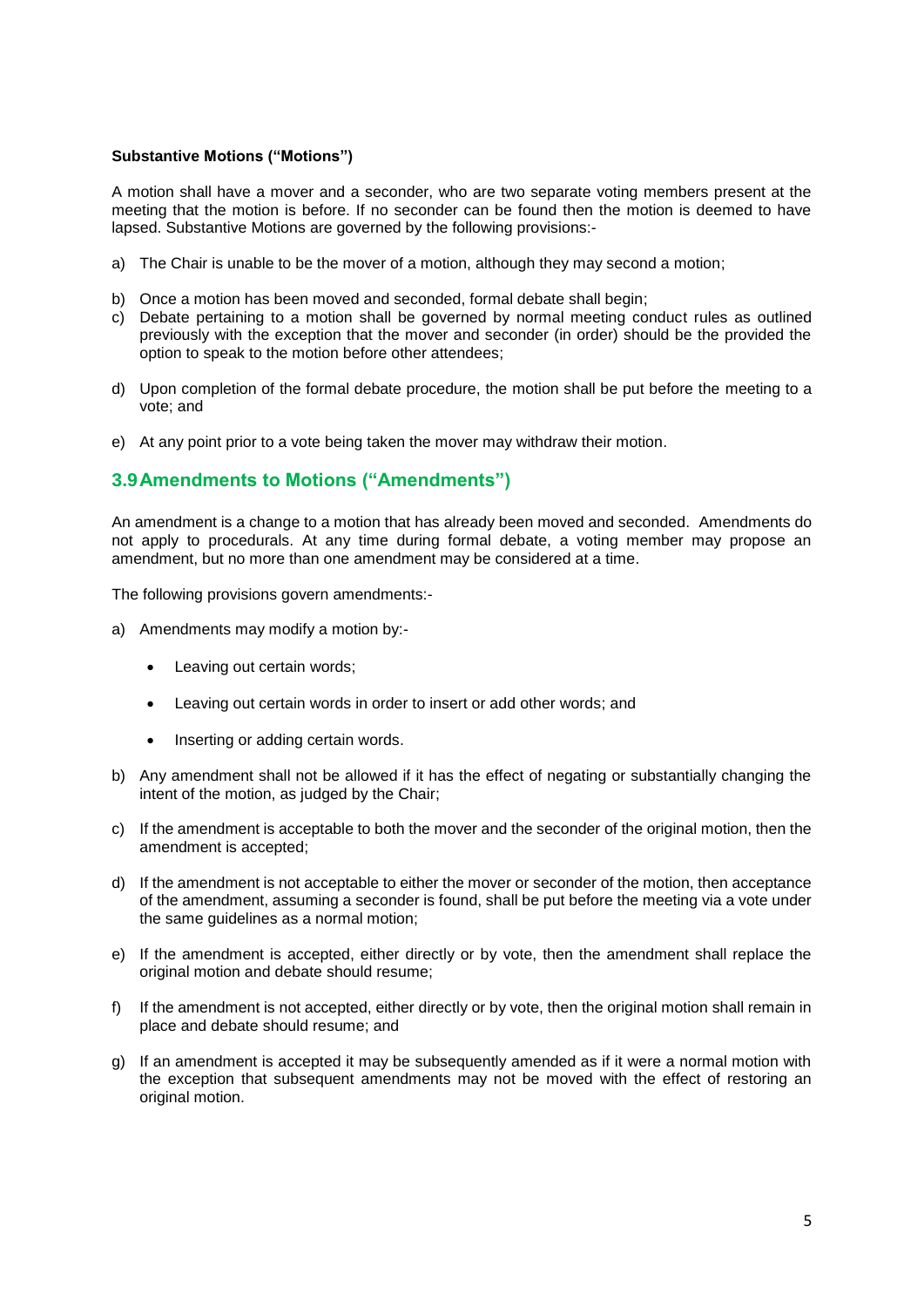#### <span id="page-7-0"></span>**3.10 Initiation of Substantive Motions**

- a) Motions may only be raised during a meeting (i.e. without notice) if the motion is accepted by the Chair as the natural consequence of discussion of an agreed agenda item;
- b) Any motion may be put forward by a Board member if notice is given before a meeting according to the following:
	- i) It must be provided to the Chair prior to the scheduled start of the meeting as follows:-
		- Substantive motions must be delivered at least 48 hours prior to the meeting; and
		- Amendments must be delivered at least 24 hours prior to the meeting.
	- ii) The notice of motion must contain the following details:-
		- The name of the mover;
		- Whether the notice outlines a substantive motion or an amendment to another motion for which notice has been given;
		- In the case of an amendment a clear reference to the motion being amended;
		- The content of the motion or amendment; and
		- Supporting context outlining the purpose or intent of the motion, if required.
- c) When a notice of motion is received by the Chair they must:
	- i) Determine if the notice can be accommodated within the agenda for the meeting;
	- ii) Notify the full Board of the notice, as soon as practicable, along with an indication of which meeting the notice will be tabled at; and
	- iii) If a notice is provided before the agenda for a meeting is published it is acceptable for the notice to be published to the full Board along with the agenda.

#### <span id="page-7-1"></span>**3.11 Voting**

- a) Motions arising at any meeting will be decided according to the constitution as follows:-
	- Decisions will be made by a simple majority of votes with each Board member (including the Chair) having one vote; and
	- In case of an equality of votes the Chair of a meeting will have a second or casting vote.
- b) Each member may elect to abstain from a vote with the exception of the mover of the motion;
- c) The mover of a motion is expected to vote for the motion. In the event that that the mover is no longer able to support the motion it must be withdrawn and lapse unless it is subsequently moved by another Board member;
- d) The seconder of a motion is not compelled to support the motion and may reasonably second a motion to ensure it does not lapse; and
- e) Voting shall be conducted by show of hands, unless a voter requests a recorded vote before the question is put or immediately after.